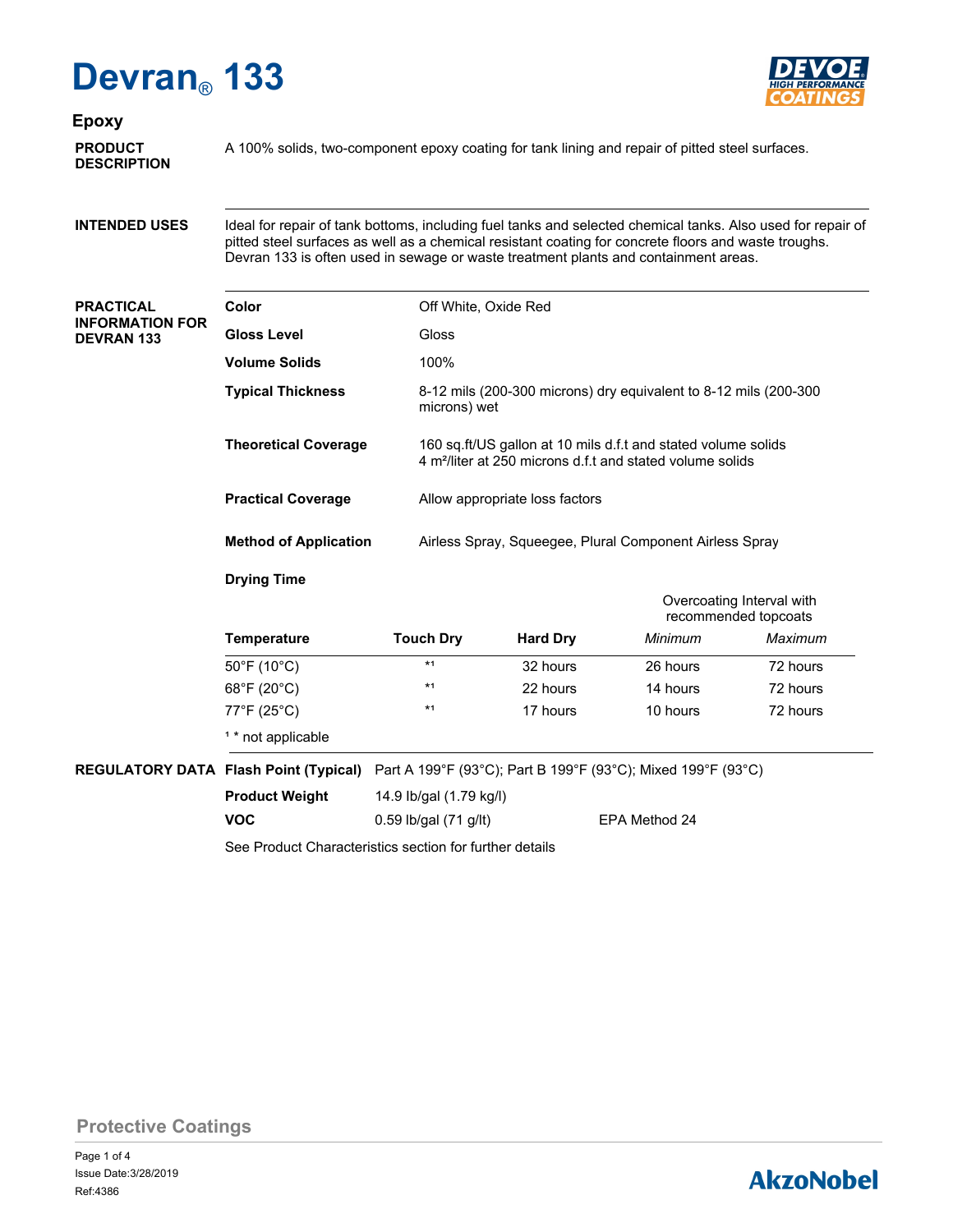# **Devran**® **133**



#### **Epoxy**

**SURFACE PREPARATION**

All surfaces must be sound, dry, clean, free of oil, grease, dirt, mildew, curing compounds, loose and flaking paint and other foreign substances.

#### **New Surfaces:**

Abrasive blast to near-white metal surface cleanliness in accordance with SSPC-SP10 or ISO8501- 1:2007 Sa2.5. Blast profile on steel should be 1½ - 2½ mils (38 - 63 microns) in depth and be of a sharp, jagged nature as opposed to a "peen" pattern (typically obtained in shot blasting).

#### **Concrete Floors, Poured Concrete:**

Cure at least 30 days. Acid etch or abrasive blast slick, glazed concrete or concrete with laitance. Prime with Pre-Prime 167 or Devran 133.

#### **Previously Painted Surfaces**

Devran 133 may not be applied to existing coatings. All coatings should be removed and substrates treated as for New Surfaces.

| <b>APPLICATION</b> | <b>Mixing</b>                            | Material is supplied in two containers as a unit. Always mix a complete unit in<br>the proportions supplied. Once the unit has been mixed, it must be used within<br>the working pot life specified.                                                                                                                                                                                                                                |         |                                                                                                                                                                                                |                                                |  |
|--------------------|------------------------------------------|-------------------------------------------------------------------------------------------------------------------------------------------------------------------------------------------------------------------------------------------------------------------------------------------------------------------------------------------------------------------------------------------------------------------------------------|---------|------------------------------------------------------------------------------------------------------------------------------------------------------------------------------------------------|------------------------------------------------|--|
|                    |                                          | (1)<br>Agitate Base (Part A) with a power agitator.<br>(2)<br>Combine entire contents of Initiator (Part B) with Base (Part A)<br>and mix thoroughly with power agitator.                                                                                                                                                                                                                                                           |         |                                                                                                                                                                                                |                                                |  |
|                    | <b>Mix Ratio</b>                         | 4 part(s) : 1 part(s) by volume                                                                                                                                                                                                                                                                                                                                                                                                     |         |                                                                                                                                                                                                |                                                |  |
|                    | <b>Working Pot Life</b>                  | $50^{\circ}$ F (10 $^{\circ}$ C)<br>68°F (20°C)                                                                                                                                                                                                                                                                                                                                                                                     |         | $77^{\circ}$ F (25 $^{\circ}$ C)                                                                                                                                                               |                                                |  |
|                    |                                          | 2 hours                                                                                                                                                                                                                                                                                                                                                                                                                             | 2 hours |                                                                                                                                                                                                | 2 hours                                        |  |
|                    | <b>Plural component</b><br>airless spray | Recommended                                                                                                                                                                                                                                                                                                                                                                                                                         |         | See Product Characteristics section for further details                                                                                                                                        |                                                |  |
|                    | <b>Airless Spray</b>                     | Recommended                                                                                                                                                                                                                                                                                                                                                                                                                         |         | Tip Range 23-29 thou (0.58-0.73 mm)<br>Total output fluid pressure at spray tip not less than<br>2944 psi (207 kg/cm <sup>2</sup> )<br>See Product Characteristics section for further details |                                                |  |
|                    | <b>Thinner</b>                           | Do not thin                                                                                                                                                                                                                                                                                                                                                                                                                         |         |                                                                                                                                                                                                |                                                |  |
|                    | <b>Cleaner</b>                           | T-10 Thinner                                                                                                                                                                                                                                                                                                                                                                                                                        |         |                                                                                                                                                                                                | In the SCAQMD region, use T-0 Thinner or other |  |
|                    | <b>Work Stoppages</b>                    | solvent in compliance with local VOC and air quality<br>Do not allow material to readingly thoness, gun or spray equipment. Thoroughly<br>flush all equipment with T-10 Thinner. Once units of paint have been mixed<br>they should not be resealed and it is advised that after prolonged stoppages<br>work recommences with freshly mixed units.                                                                                  |         |                                                                                                                                                                                                |                                                |  |
|                    | <b>Clean Up</b>                          | Clean all equipment immediately after use with T-10 Thinner. It is good working<br>practice to periodically flush out spray equipment during the course of the<br>working day. Frequency of cleaning will depend upon amount sprayed,<br>temperature and elapsed time, including any delays. All surplus material and<br>empty containers should be disposed of in accordance with appropriate<br>regional regulations/legislation. |         |                                                                                                                                                                                                |                                                |  |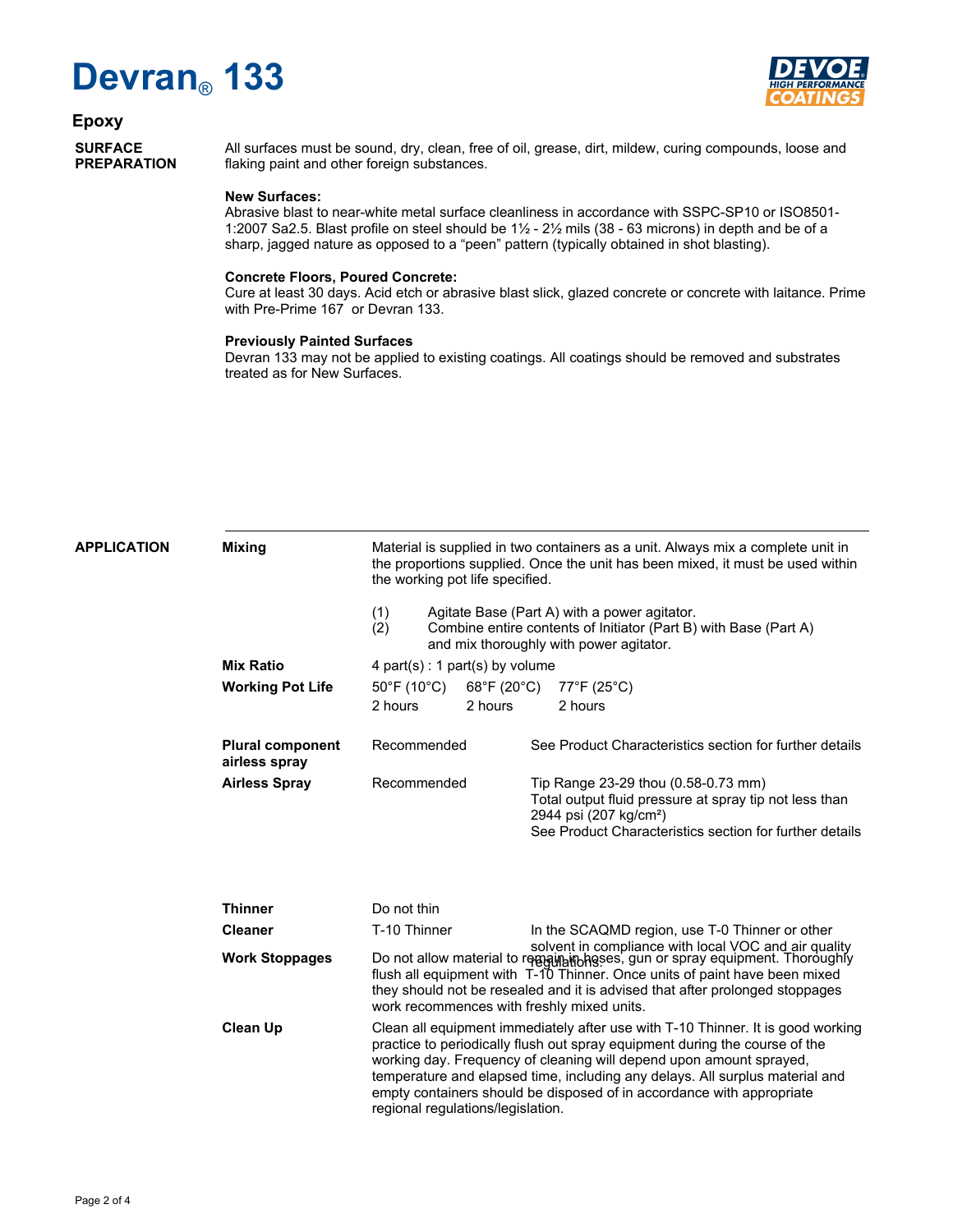# **Devran**® **133**



### **Epoxy PRODUCT CHARACTERISTICS**

Advantages:

- Excellent chemical, solvent and water resistance

- Can be applied up to 1/2'' thick on horizontal surfaces

In common with all epoxies, Devran 133 will chalk and discolor on exterior exposure. However, these phenomena are not detrimental to anti-corrosive performance.

Apply in good weather, when air and surface temperatures are above 50°F (10°C). Application below this temperature may compromise chemical resistance.

Optimum application properties and working life of the coating are obtained when the mixed components are at 77°F (25°C) and every effort should be made to keep material to this temperature.

Devran 133 can be applied to floors and decks with a spreader, squeegee or roller. If air entrapment is encountered, use a "porcupine" or another type of air release roller tool.

Where plural component airless spray equipment is used, a 45 to 1 pump equipped with a 1:1 cylinder pump should be used. All plural component applications require a volumetric check of the mix ratio.

Where airless spray equipment is used, a 45:1 pump or larger is recommended. Ideally, fluid hoses should not be less than 3/8'' ID and not longer than 50 feet to obtain optimum results.

Although Devran 133 is solventless, good ventilation with dry air is required for the protection of the applicator, to prevent condensation and to obtain proper coating performance. Ventilation should be maintained throughout the cure period. Be sure the air in the lowest areas is constantly replaced with fresh, dry air. Longer curing times with ventilation are required if temperatures are lower than 77ºF (25ºC).

Note: VOC values are typical and are provided for guidance purpose only. These may be subject to variation depending on factors such as differences in color and normal manufacturing tolerances.

**SYSTEMS COMPATIBILITY** Devran 133 will normally be applied direct to metal and is not normally overcoated with any product other than itself.